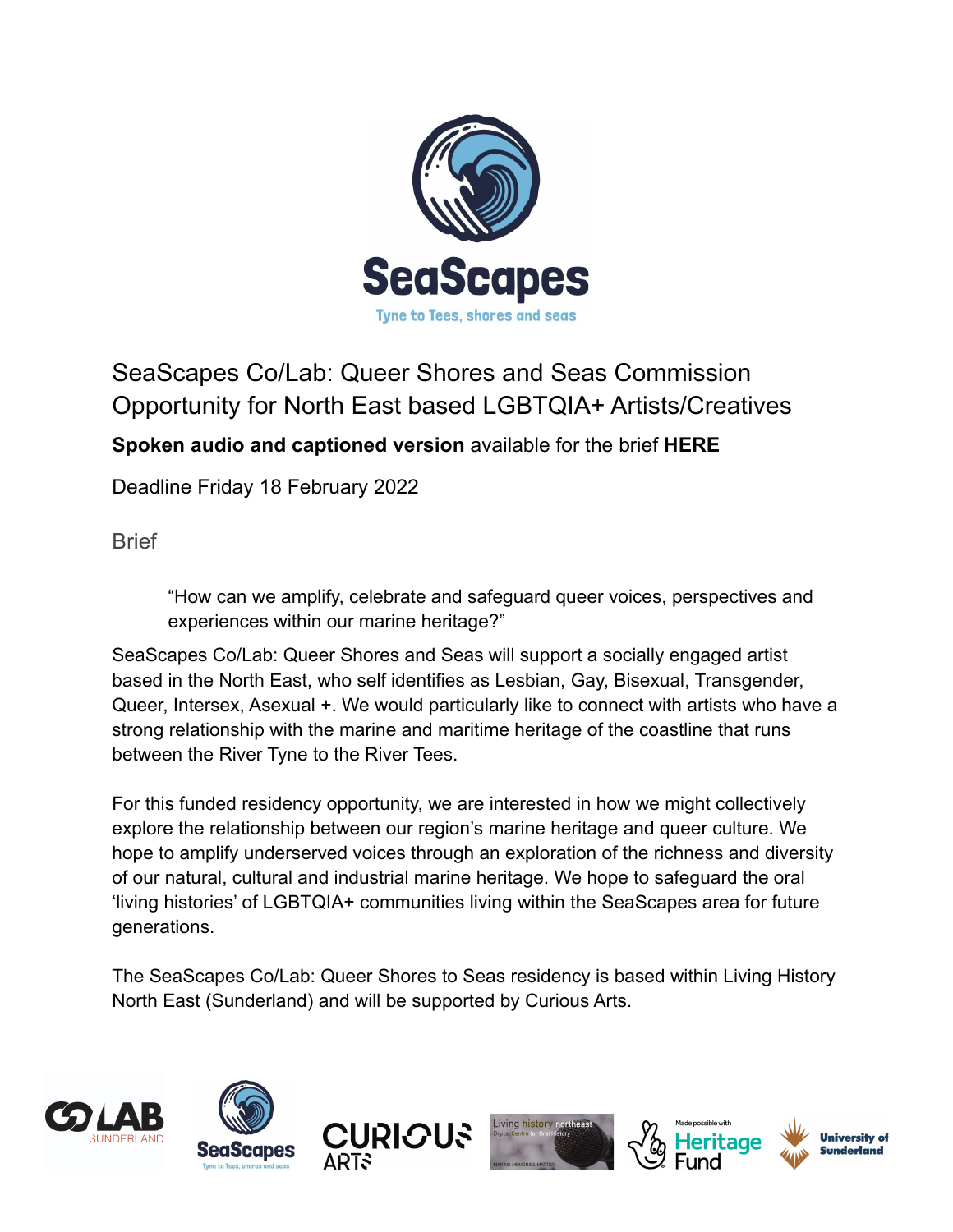# Budget and Timeframes:

SeaScapes Co/Lab: Queer Shores and Seas is open to artists at early - mid stage in their career, and we will consider all creative practises that are driven by marine and marine heritage stories, past, present and future and are participatory/community engaged in nature.

There is one artist in residence opportunity available for a total fee of £5000 including all costs (Travel, equipment, materials etc). We expect the number of days spent on the commission would not exceed 20 - 25 days. This work can take place between March 2022 and October 2022. A final sharing/celebration event will happen in November 2022.

## Project Proposals:

Your project proposal will clearly outline how you will explore the relationship between queer culture and marine heritage from your disciplinary perspective. Your project proposal will respond to the question

"How can we amplify, celebrate and safeguard queer voices, perspectives and experiences within our marine heritage?"

For this brief, we are interested in engaging communities with creative practises that span (but are not limited to) the fields of visual arts, lens-based and digital media, audio (including podcasting, video, film, creative writing (fiction and nonfiction), animation, performance (including screen based dance and performance), dance, sound art, live art, spoken word and theatre and socially engaged art.

Throughout your delivery you will be offered a working space at Living History North East. Your project proposal should outline how you plan to actively engage with the Living History North East oral history archive and resources, particularly those stories that relate to the North East coastline between the River Tyne and the River Tees.

Community focused workshops can be delivered with the same group, with one workshop building upon the outcomes of the first. They can also be multiple one-off workshops, delivered with different groups, depending upon the needs of the proposal. The workshops can be delivered virtually, physically or through a hybrid programme of both digital and physical engagements. The outcomes of this engagement activity will be co-created and will inform the development, design and delivery of a final outcome that will be shared with a public audience in November 2022. Please outline your











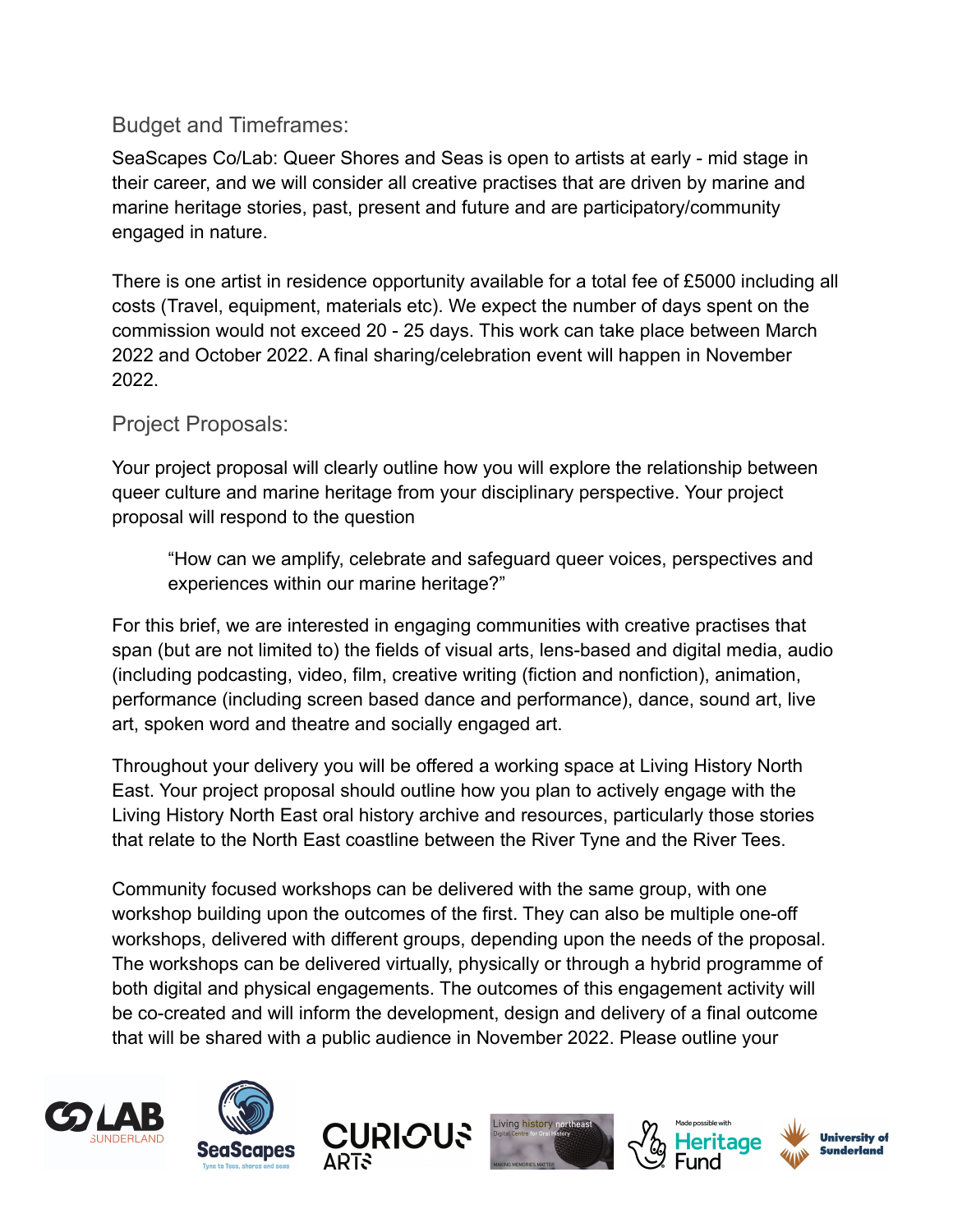approach to delivery and how these participatory workshops will inform your final outcome within your proposal outline.

Criteria for success:

For this opportunity, we ask that work submitted for consideration fulfils the following criteria:

1. Is created/presented by LGBTQIA+ artists/creatives

2. Explores the relationship between our Tyne to Tees marine/coastal heritage and queer community, culture, lived experience.

3. Is presented in a digital format (audio/video/image/text files)

4. Engages with communities within the SeaScapes footprint (from the south of the river Tyne to the north of the river Tees) through the delivery of artist-led workshops.

5. Engages meaningfully with the oral history archive of Living History North East, ideally adding new stories and sounds.

How to apply:

We welcome proposals (max. of 2 sides of A4 or a 4-minute video/audio file) from artists/creatives that detail:

1. Your work/experience to date with links to previous work.

2. Your response to the question "how can we amplify, celebrate and safeguard queer voices, perspectives and experiences within our marine heritage?" (maximum 200 words). A summary of the idea you want to develop and share through your commission (max 200 words)

4. The format your final output will take (e.g. visual artwork podcast recording, digital animation, theatre piece etc.)

5. Your approach to building partnerships and developing meaningful engagement with local SeaScapes communities - this can be geographical communities or communities of identity

6. A basic budget and an outline timetable for your project assuming commencement in March 2022











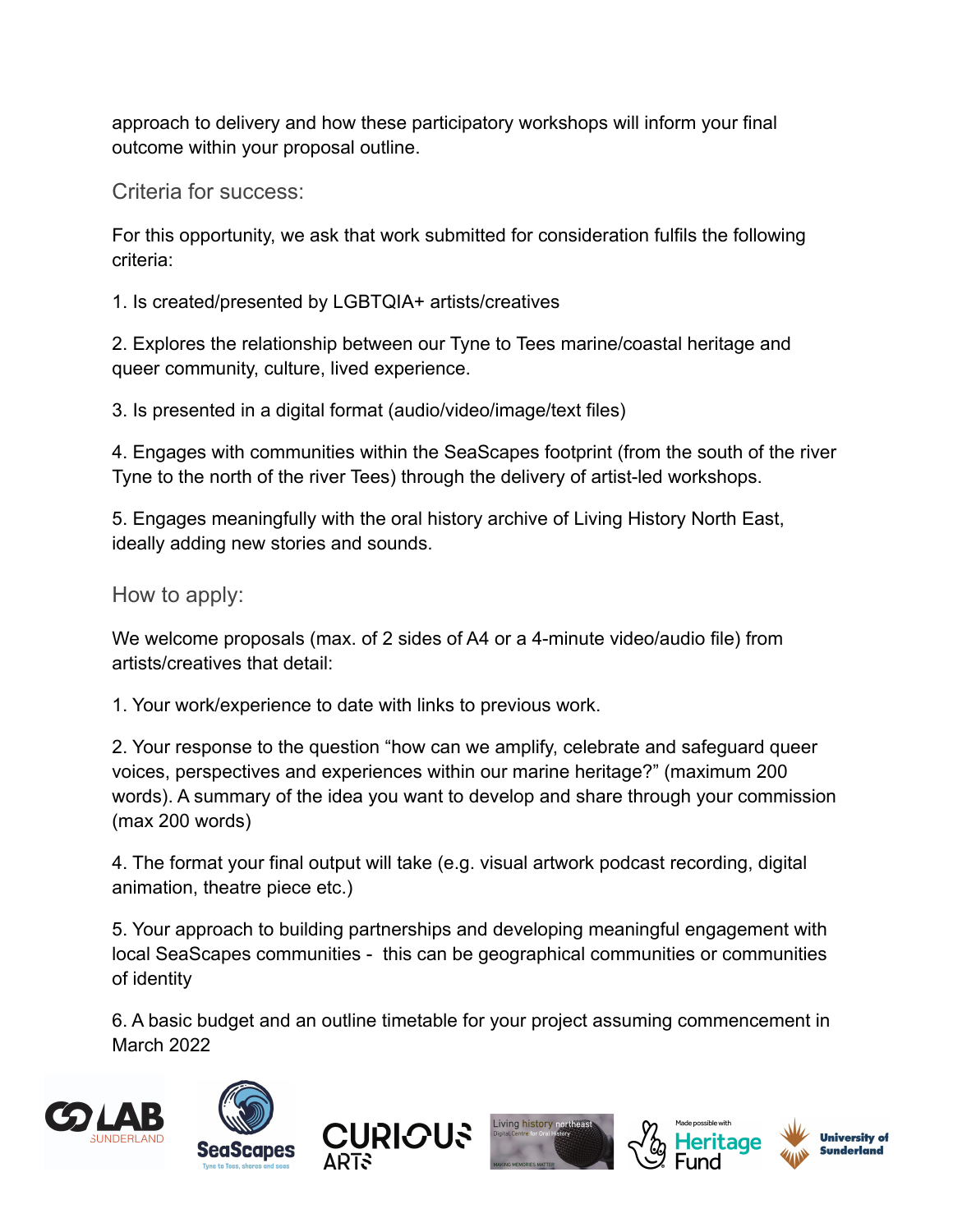# Residency Support:

The successful artist will be selected by representatives from SeaScapes Co/Lab, Living History North East and Curious Arts curatorial and producing teams. The winning proposal will have:

- Access to the Living History North East (LHNE) archive of community voices and oral histories, oral history skills support from Janette Hilton, Director of LHNE.
- Curatorial support from SeaScapes Co/Lab curator, Suzy O'Hara.
- Academic support by arts and creative academics within the Faculty of Arts and Creative Industries at University of Sunderland and marine sector support from the wider SeaScapes partnership.

Curious Arts Producers and SeaScapes Co/Lab curator will meet with commissioned artist at the start of the project and at regular intervals throughout to support the creation process.

The successful applicant is invited to meet the SeaScapes Co/Lab curator and project partners on a regular basis throughout the commission period to update them on progress. The amount of sessions will be negotiated at the interview stage depending on the amount of support required.

# Project Assessment:

Applications will be short-listed against the following criteria:

- Creativity of the response: How creative and interesting is the artistic concept? How does it approach the topic of queer culture within marine heritage?
- Resources: How well does the proposal utilise and further develop the Living History North East oral history archive and resources?
- Depth of LGBTQIA+ communities engagement: Will the project facilitate meaningful community engagement with the marine heritage of Seascape? How integrated is community participation within the project plan? What will the legacy of this project be for the people the group works with?
- Logistics: Will the project plan ensure the final outcome is produced on time and within budget?

# IMPORTANT DATES - may be subject to change

w/c 24 January 2022: Applications open

7 February 2022: Information and Q&A session











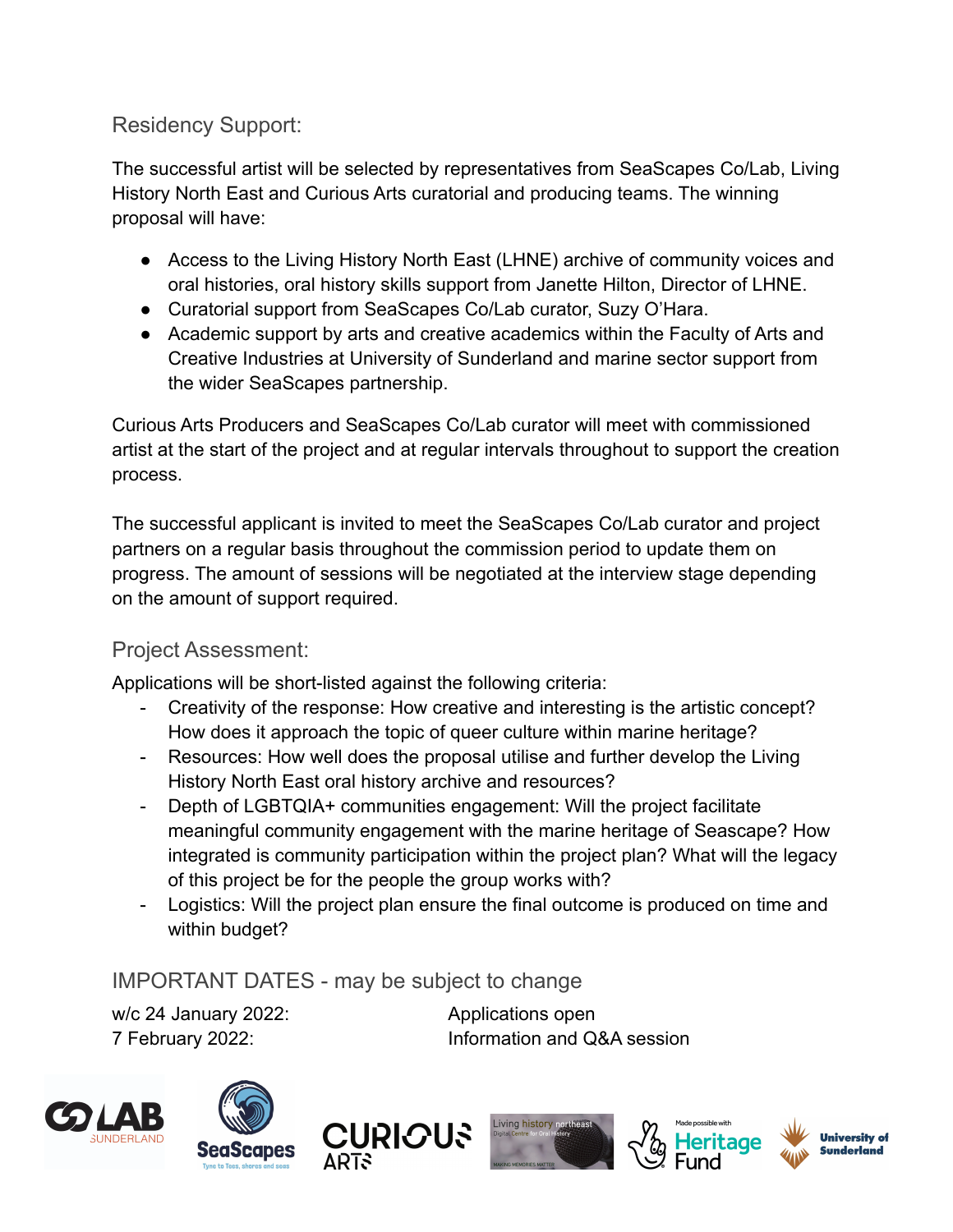18 February 2022: Applications Close 25 February 2022: Interviews 1 March 2022 – 30 November 2022: Residency period November 2022: Final Sharing/Celebration event

14 March 2022: Oral History Skills workshop - Janette Hilton

#### CONTACT

For further information please contact: Suzy O'Hara: [suzy.o'hara@sunderland.ac.uk](mailto:hara@sunderland.ac.uk)

Background Information

### SeaScapes Co/Lab:

SeaScapes Co/Lab is a two year creative engagement project for SeaScapes: Tyne to Tees shores and seas. The aim of Sea Change is to connect communities with artists, researchers and the wider SeaScapes partnership to explore novel ways to deepen understanding of their relationship to their natural, cultural and industrial marine heritage through diverse artistic and creative practises.

### SeaScapes: Tyne to Tees shores and seas

SeaScapes is a partnership of organisations across the natural, cultural and heritage sectors that have come together to better protect and celebrate the unique coastline and marine environment to six nautical miles out, between the rivers Tyne and Tees. It's also the UK's first marine Landscape Partnership scheme and is funded by the National Lottery Heritage Fund.

SeaScapes focuses on the often-overlooked Magnesian Limestone coast between the Rivers Tyne and Tees in North East England. Whilst perceptions of this coastline are blighted by its industrial past, this seascape is bound in character by unique geology, the natural environment and a shared cultural heritage. Once smothered in colliery spoil, this coastline has seen major regeneration over the last few decades. This has reinvigorated its seascape into life.

There is much to be celebrated across this seascape, although much of this heritage is out of sight, held only in memory or beneath the waves, just waiting to be discovered. The project will reveal this hidden history of the SeaScapes area and help to write the next exciting chapter of this unique coast and marine environment.

More information about SeaScapes programme of 23 projects can be found here: <https://exploreseascapes.co.uk/>